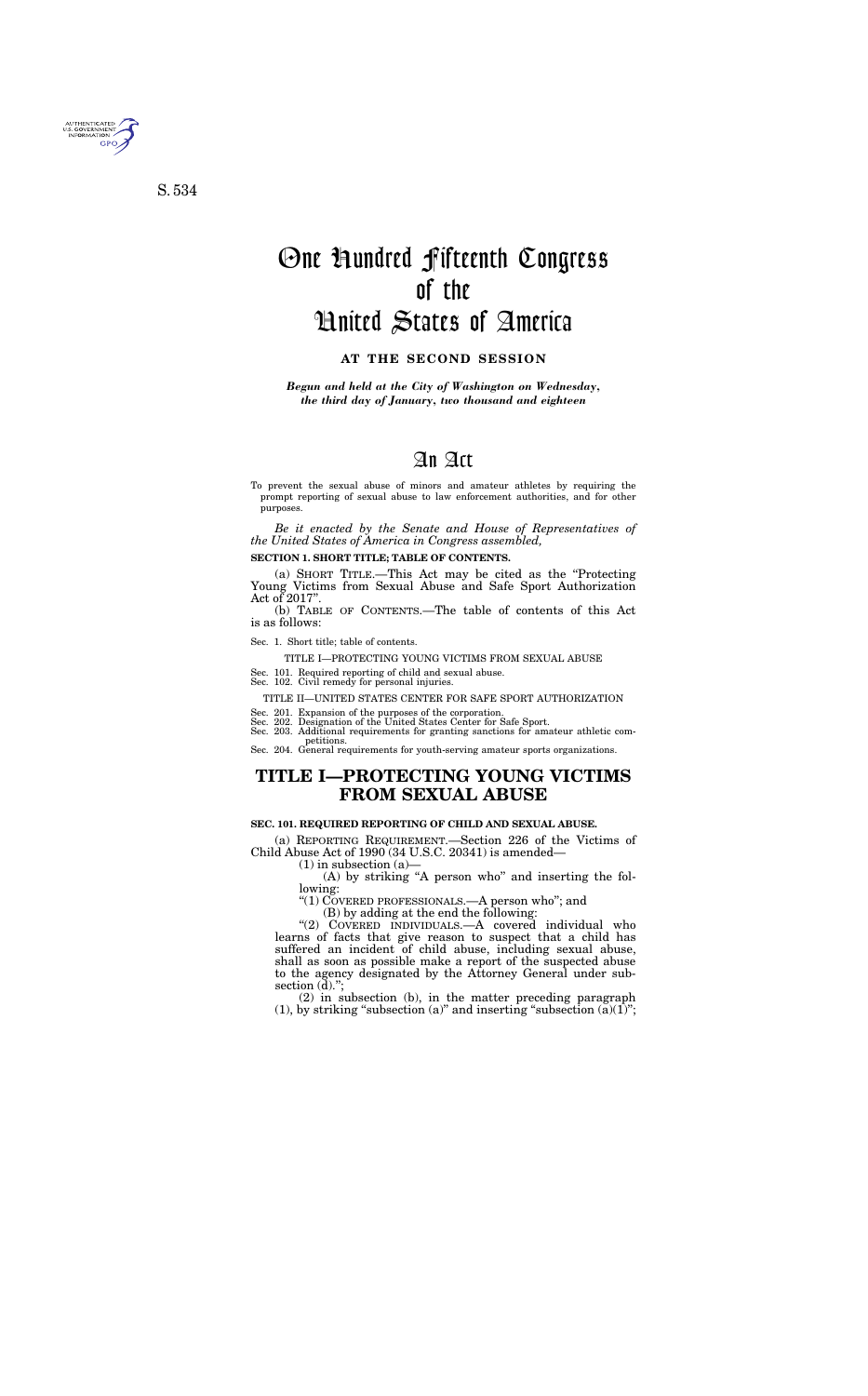$(3)$  in subsection  $(c)$ —

(A) in paragraph  $(7)$ , by striking "and" at the end; (B) in paragraph (8), by striking the period at the end and inserting a semicolon; and

(C) by adding at the end the following:

"(9) the term 'covered individual' means an adult who is authorized, by a national governing body, a member of a national governing body, or an amateur sports organization that participates in interstate or international amateur athletic competition, to interact with a minor or amateur athlete at an amateur sports organization facility or at any event sanctioned by a national governing body, a member of a national governing body, or such an amateur sports organization;

"(10) the term 'event' includes travel, lodging, practice, competition, and health or medical treatment;

" $(12)$  the term 'as soon as possible' means within a 24hour period.'';

(4) in subsection (d), in the first sentence, by inserting "and for all covered individuals" after "reside";

 $(A)$  by striking "and on all" and inserting "on all"; and

(B) by inserting "and for all covered individuals," after ''lands,'';

(6) in subsection (h), by inserting ''and all covered individuals," after "facilities,"; and

(b) PENALTY FOR FAILURE TO REPORT.—Section 2258 of title 18, United States Code, is amended by inserting "or a covered individual as described in subsection (a)(2) of such section 226 who," after "facility,".

''(11) the terms 'amateur athlete', 'amateur athletic competition', 'amateur sports organization', 'international amateur athletic competition', and 'national governing body' have the meanings given the terms in section 220501(b) of title 36, United States Code; and

(5) in subsection (f), in the first sentence—

(7) by adding at the end the following:

"(i) RULE OF CONSTRUCTION.—Nothing in this section shall be construed to require a victim of child abuse to self-report the abuse."

### **SEC. 102. CIVIL REMEDY FOR PERSONAL INJURIES.**

Section 2255 of title 18, United States Code, is amended—

(1) by striking subsection (a) and inserting the following: "(a) In GENERAL.—Any person who, while a minor, was a victim of a violation of section 1589, 1590, 1591, 2241(c), 2242, 2243, 2251, 2251A, 2252, 2252A, 2260, 2421, 2422, or 2423 of this title and who suffers personal injury as a result of such violation, regardless of whether the injury occurred while such person was a minor, may sue in any appropriate United States District Court and shall recover the actual damages such person sustains or liquidated damages in the amount of \$150,000, and the cost of the action, including reasonable attorney's fees and other litigation costs reasonably incurred. The court may also award punitive damages and such other preliminary and equitable relief as the court determines to be appropriate.'';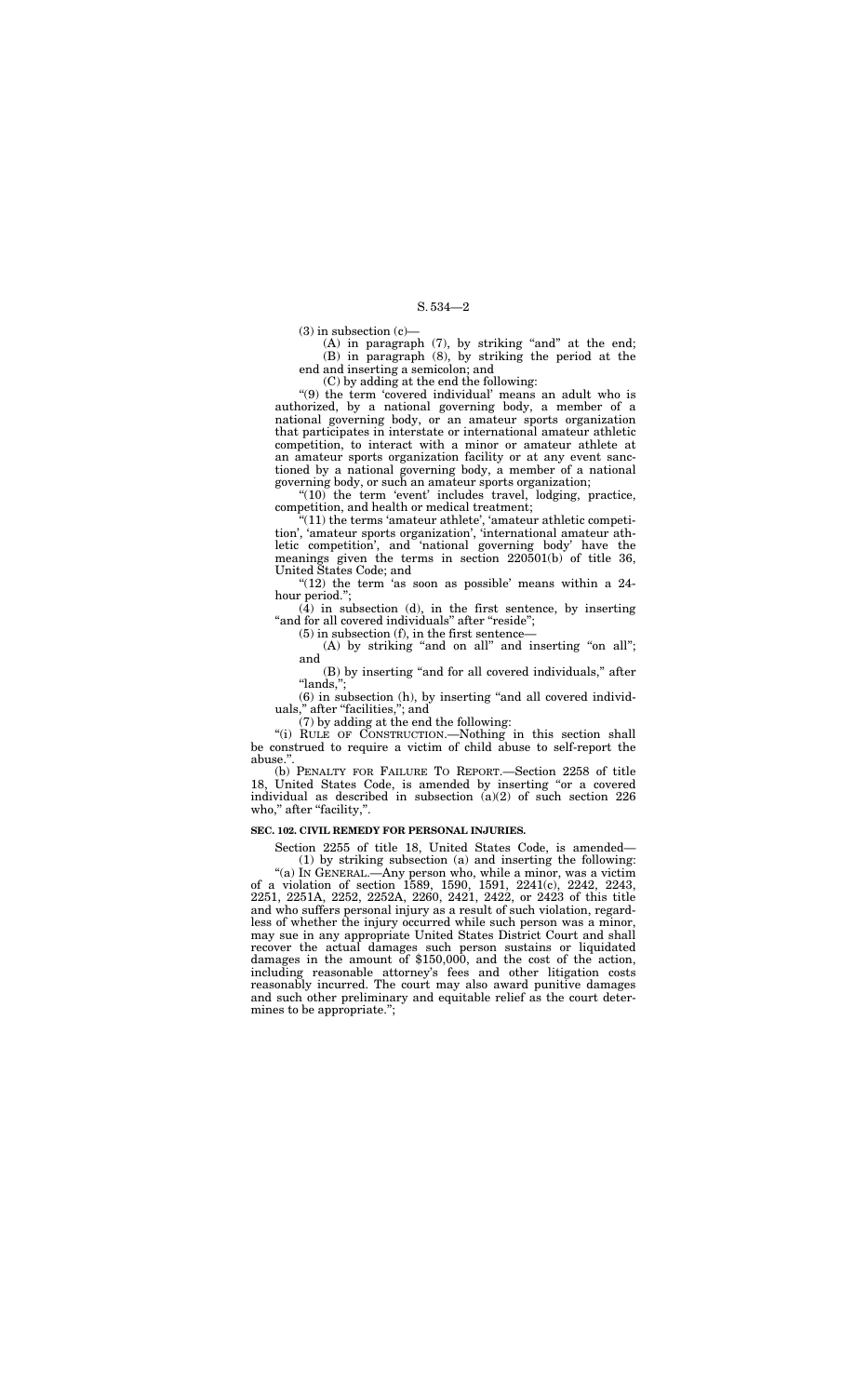(2) in subsection (b), by striking ''filed within'' and all that follows through the end and inserting the following: ''filed—

" $(1)$  not later than 10 years after the date on which the plaintiff reasonably discovers the later of—

"(A) the violation that forms the basis for the claim; or

" $(2)$  not later than 10 years after the date on which the victim reaches 18 years of age.''; and

''(B) the injury that forms the basis for the claim; or

"(2) SERVICE OF PROCESS.—In an action brought under subsection (a), process may be served in any district in which the defendant—

 $f(A)$  is an inhabitant; or

" $(B)$  may be found.".

(3) by adding at the end the following:

''(c) VENUE; SERVICE OF PROCESS.—

''(1) VENUE.—Any action brought under subsection (a) may be brought in the district court of the United States that meets applicable requirements relating to venue under section 1391 of title 28.

" $(15)$  to promote a safe environment in sports that is free from abuse, including emotional, physical, and sexual abuse, of any amateur athlete.''.

# **TITLE II—UNITED STATES CENTER FOR SAFE SPORT AUTHORIZATION**

" $(1)$  serve as the independent national safe sport organization and be recognized worldwide as the independent national safe sport organization for the United States;

### **SEC. 201. EXPANSION OF THE PURPOSES OF THE CORPORATION.**

Section 220503 of title 36, United States Code, is amended— (1) in paragraph (13), by striking ''; and'' and inserting a semicolon;

 $"$ (2) exercise jurisdiction over the corporation, each national governing body, and each paralympic sports organization with regard to safeguarding amateur athletes against abuse, including emotional, physical, and sexual abuse, in sports;

(2) in paragraph (14), by striking the period at the end and inserting ''; and''; and

(3) by adding at the end the following:

### **SEC. 202. DESIGNATION OF THE UNITED STATES CENTER FOR SAFE SPORT.**

(a) IN GENERAL.—Chapter 2205 of title 36, United States Code, is amended by adding at the end the following:

# **''Subchapter III—United States Center for Safe Sport**

# **''§ 220541. Designation of United States Center for Safe Sport**

''(a) IN GENERAL.—The United States Center for Safe Sport shall—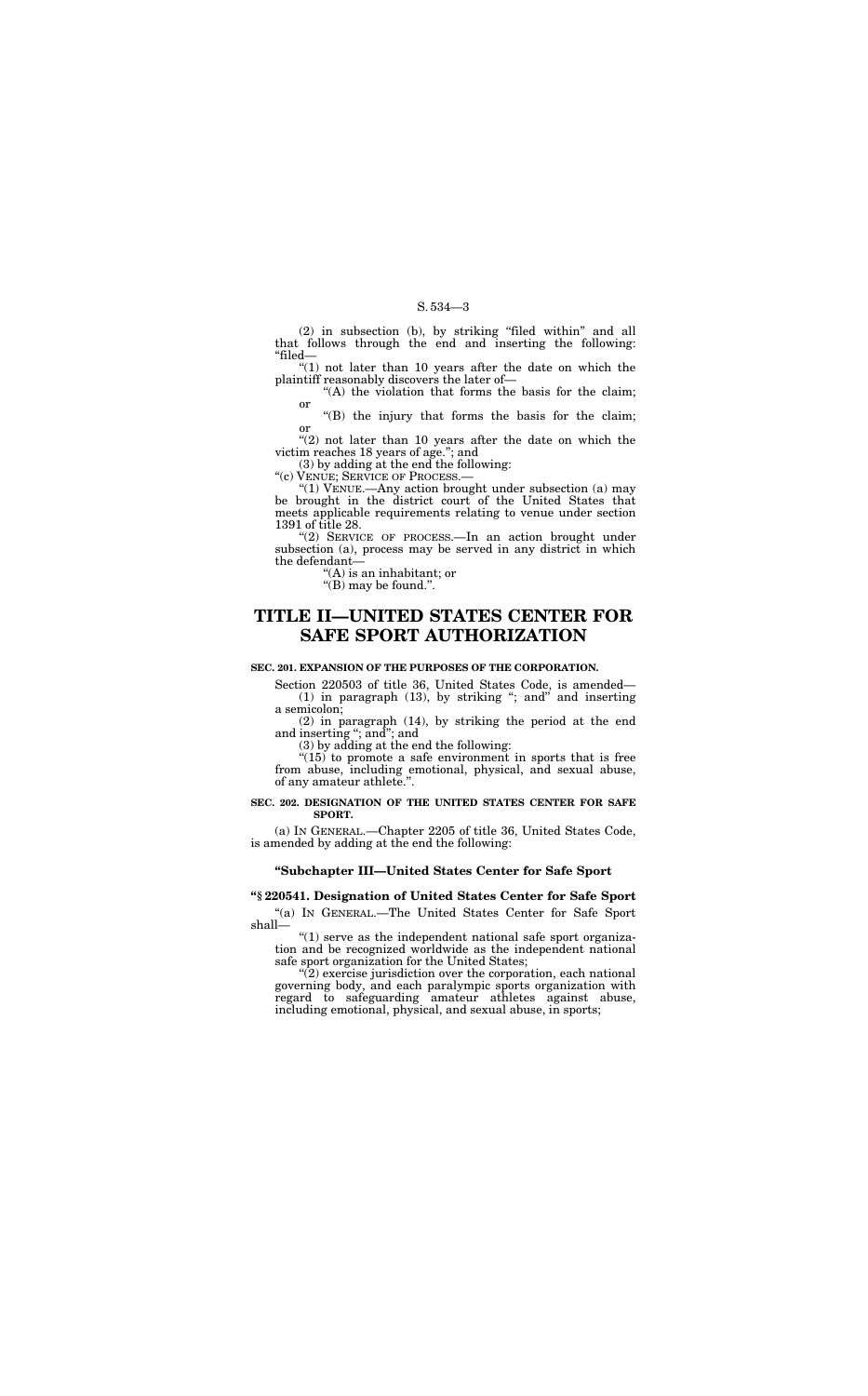''(3) maintain an office for education and outreach that shall develop training, oversight practices, policies, and procedures to prevent the abuse, including emotional, physical, and sexual abuse, of amateur athletes participating in amateur athletic activities through national governing bodies and paralympic sports organizations;

 $\sqrt[4]{(4)}$  maintain an office for response and resolution that shall establish mechanisms that allow for the reporting, investigation, and resolution, pursuant to subsection (c), of alleged sexual abuse in violation of the Center's policies and procedures; and

''(b) POLICIES AND PROCEDURES.—The policies and procedures developed under subsection  $(a)(3)$  shall apply as though they were incorporated in and made a part of section 220524 of this title. "(c) BINDING ARBITRATION.—

"(1) IN GENERAL.—The Center may, in its discretion, utilize a neutral arbitration body and develop policies and procedures to resolve allegations of sexual abuse within its jurisdiction to determine the opportunity of any amateur athlete, coach, trainer, manager, administrator, or official, who is the subject of such an allegation, to participate in amateur athletic competition.

''(5) ensure that the mechanisms under paragraph (4) provide fair notice and an opportunity to be heard and protect the privacy and safety of complainants.

"(1) IN GENERAL.—Except as provided in paragraph  $(2)$ , an applicable entity shall not be liable for damages in any civil action for defamation, libel, slander, or damage to reputation arising out of any action or communication, if the action arises from the execution of the responsibilities or functions described in this section, section 220542, or section 220543.

"(F) any officer, employee, agent, or member of an entity described in subparagraph  $(A)$ ,  $(B)$ ,  $(C)$ ,  $(D)$ , or  $(E)$ ; and

''(2) PRESERVATION OF RIGHTS.—Nothing in this section shall be construed as altering, superseding, or otherwise affecting the right of an individual within the Center's jurisdiction to pursue civil remedies through the courts for personal injuries arising from abuse in violation of the Center's policies and procedures, nor shall the Center condition the participation of any such individual in a proceeding described in paragraph (1) upon an agreement not to pursue such civil remedies.

''(2) EXCEPTION.—Paragraph (1) shall not apply in any action in which an applicable entity acted with actual malice, or provided information or took action not pursuant to this section, section 220542, or section 220543.

''(3) DEFINITION OF APPLICABLE ENTITY.—In this subsection, the term 'applicable entity' means—

"(A) the Center;

''(B) a national governing body;

''(C) a paralympic sports organization;

''(D) an amateur sports organization or other person sanctioned by a national governing body under section 220525;

''(E) an amateur sports organization reporting under section 220530;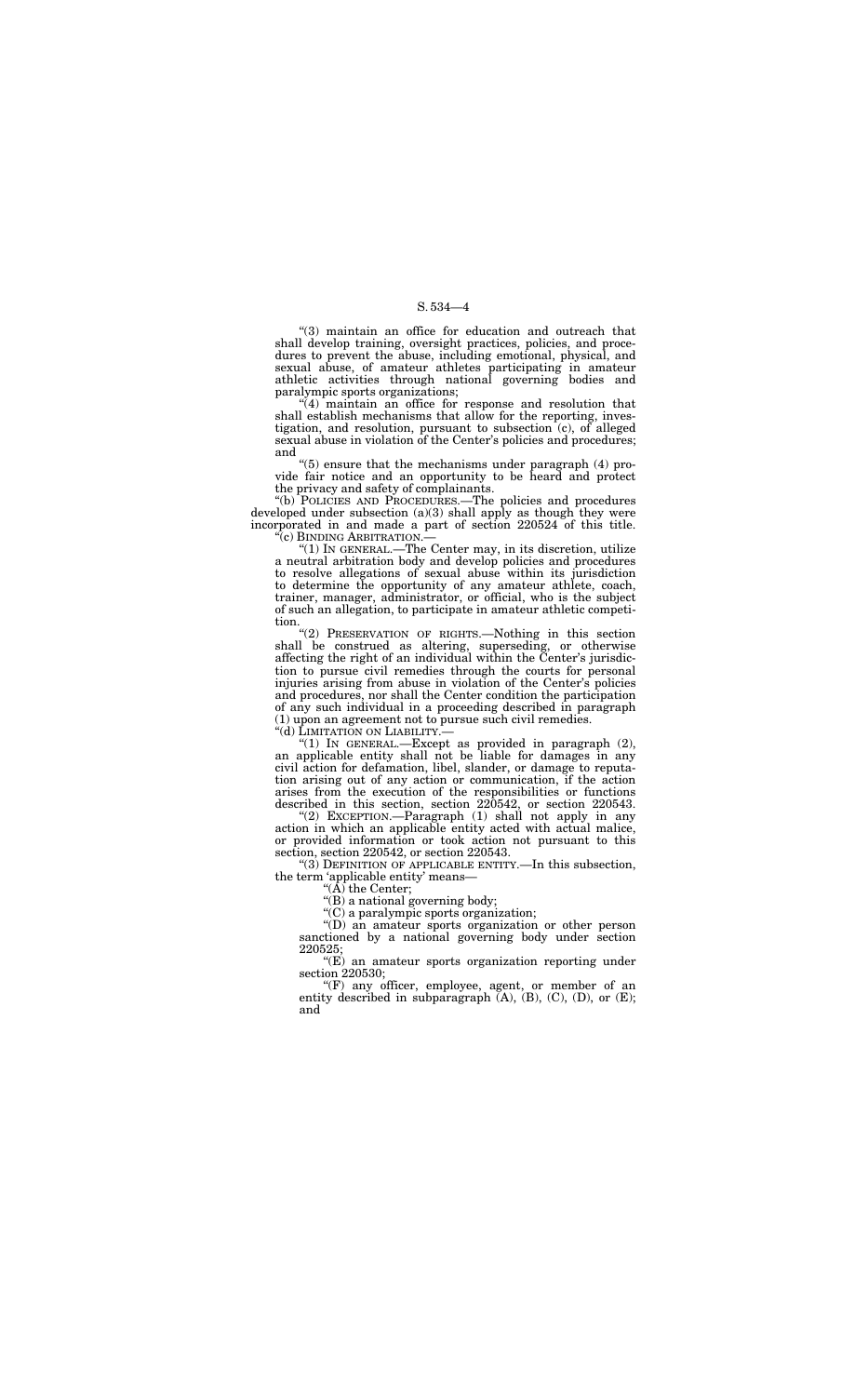''(G) any individual participating in a proceeding pursuant to this section.

### **''§ 220542. Additional duties.**

''(a) IN GENERAL.—The Center shall—

"(2) include in the policies and procedures developed under section 220541(a)(3)—

''(1) develop training, oversight practices, policies, and procedures for implementation by a national governing body or paralympic sports organization to prevent the abuse, including emotional, physical, and sexual abuse, of any amateur athlete; and

> "(ii) law enforcement consistent with section 226 of the Victims of Child Abuse Act of 1990 (34 U.S.C. 20341);

''(A) a requirement that all adult members of a national governing body, a paralympic sports organization, or a facility under the jurisdiction of a national governing body or paralympic sports organization, and all adults authorized by such members to interact with an amateur athlete, report immediately any allegation of child abuse of an amateur athlete who is a minor to—

''(i) the Center, whenever such members or adults learn of facts leading them to suspect reasonably that an amateur athlete who is a minor has suffered an incident of child abuse; and

''(B) a mechanism, approved by a trained expert on child abuse, that allows a complainant to report easily an incident of child abuse to the Center, a national governing body, law enforcement authorities, or other appropriate authorities;

 $F(F)$  a mechanism by which a national governing body or paralympic sports organization can—

''(C) reasonable procedures to limit one-on-one interactions between an amateur athlete who is a minor and an adult (who is not the minor's legal guardian) at a facility under the jurisdiction of a national governing body or paralympic sports organization without being in an observable and interruptible distance from another adult, except under emergency circumstances;

''(D) procedures to prohibit retaliation, by any national governing body or paralympic sports organization, against any individual who makes a report under subparagraph (A) or subparagraph (B);

''(E) oversight procedures, including regular and random audits conducted by subject matter experts unaffiliated with, and independent of, a national governing body or a paralympic sports organization of each national governing body and paralympic sports organization to ensure that policies and procedures developed under that section are followed correctly and that consistent training is offered and given to all adult members who are in regular contact with amateur athletes who are minors, and subject to parental consent, to members who are minors, regarding prevention of child abuse; and

''(i) share confidentially a report of suspected child abuse of an amateur athlete who is a minor by a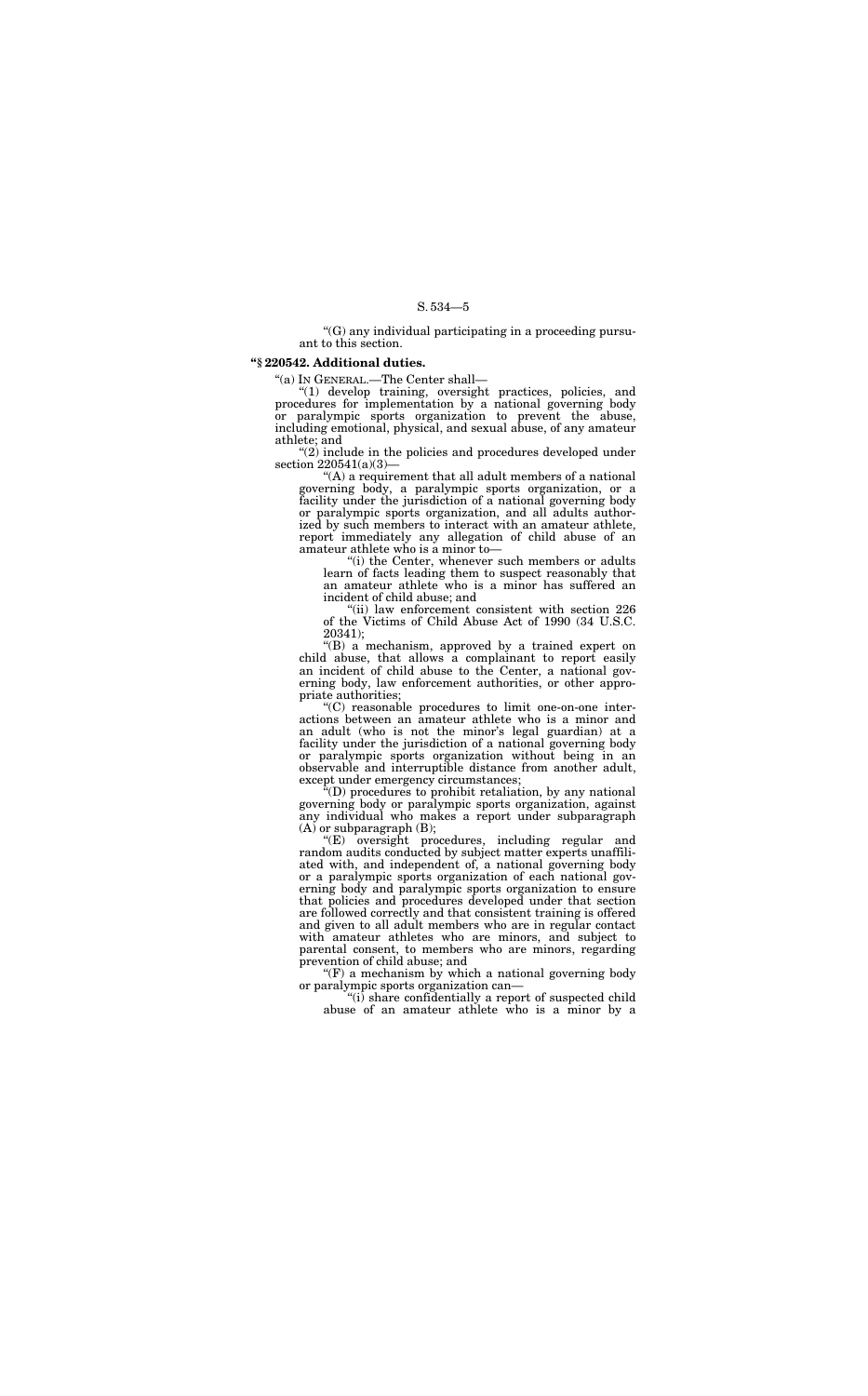member of a national governing body or paralympic sports organization, or an adult authorized by a national governing body, paralympic sports organization, or an amateur sports organization to interact with an amateur athlete who is a minor, with the Center, which in turn, may share with relevant national governing bodies, paralympic sports organizations, and other entities; and

''(ii) withhold providing to an adult who is the subject of an allegation of child abuse authority to interact with an amateur athlete who is a minor until the resolution of such allegation.

"(a) RECORDS.—The Center shall keep correct and complete records of account.

 $''(1)$  an audit conducted and submitted in accordance with section 10101; and

"(2) a description of the activities of the Center.".

''(b) RULE OF CONSTRUCTION.—Nothing in this section shall be construed to limit the ability of a national governing body or paralympic sports organization to impose an interim measure to prevent an individual who is the subject of an allegation of sexual abuse from interacting with an amateur athlete prior to the Center exercising its jurisdiction over a matter.

"(4) 'Center' means the United States Center for Safe Sport designated under section 220541.

### **''§ 220543. Records, audits, and reports**

''(b) REPORT.—The Center shall submit an annual report to Congress, including—

(b) CONFORMING AMENDMENT.—Section 220501(b) of title 36, United States Code, is amended—

(1) by redesignating paragraphs (4) through (8) as paragraphs (6) through (10), respectively; and

(2) by inserting after paragraph (3), the following:

''(5) 'child abuse' has the meaning given the term in section 212 of the Victims of Child Abuse Act of 1990 (34 U.S.C. 20302).''.

(c) TECHNICAL AMENDMENT.—The table of contents of chapter 2205 of title 36, United States Code, is amended by adding at the end the following:

''SUBCHAPTER III—UNITED STATES CENTER FOR SAFE SPORT

"220541. Designation of United States Center for Safe Sport.

''220542. Additional duties.

''220543. Records, audits, and reports.''.

### **SEC. 203. ADDITIONAL REQUIREMENTS FOR GRANTING SANCTIONS FOR AMATEUR ATHLETIC COMPETITIONS.**

Section 220525(b)(4) is amended—

(1) in subparagraph (E), by striking ''; and'' and inserting a semicolon;

(2) in subparagraph (F), by striking the period at the end and inserting ''; and''; and

(3) by adding at the end the following:

''(G) the amateur sports organization or person requesting sanction from a national governing body will implement and abide by the policies and procedures to prevent the abuse, including emotional, physical, and child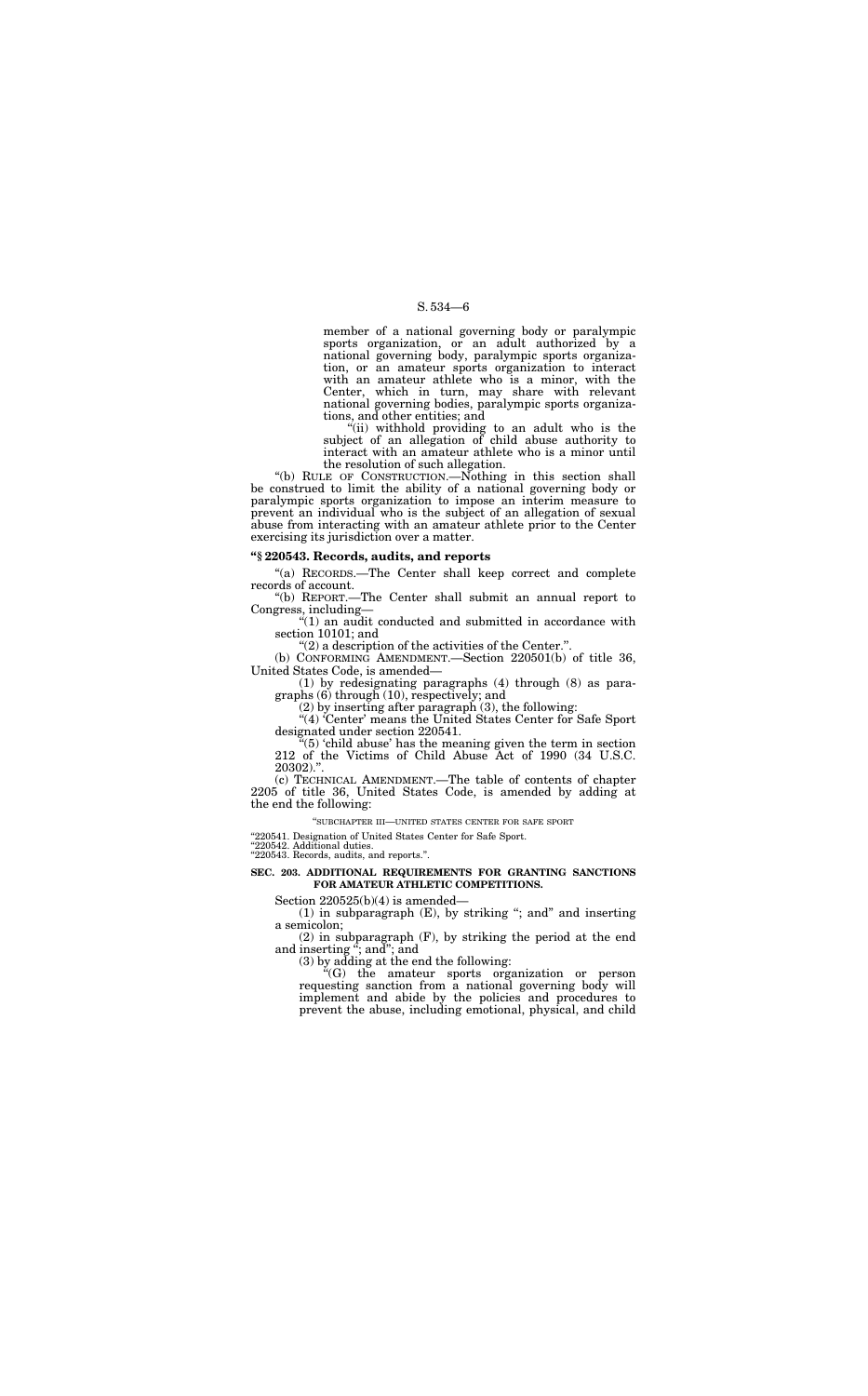abuse, of amateur athletes participating in amateur athletic activities applicable to such national governing body.''.

### **SEC. 204. GENERAL REQUIREMENTS FOR YOUTH-SERVING AMATEUR SPORTS ORGANIZATIONS.**

"(a) IN GENERAL.—An applicable amateur sports organization shall—

(a) IN GENERAL.—Subchapter II of chapter 2205 of title 36, United States Code, is amended by adding at the end the following:

" $(1)$  comply with the reporting requirements of section 226 of the Victims of Child Abuse Act of 1990 (34 U.S.C. 20341);

### **''§ 220530. Other amateur sports organizations**

"(4) prohibit retaliation, by the applicable amateur sports organization, against any individual who makes a report under paragraph (1).

''(2) establish reasonable procedures to limit one-on-one interactions between an amateur athlete who is a minor and an adult (who is not the minor's legal guardian) at a facility under the jurisdiction of the applicable amateur sports organization without being in an observable and interruptible distance from another adult, except under emergency circumstances;

"(b) DEFINITION OF APPLICABLE AMATEUR SPORTS ORGANIZA-TION.—In this section, the term 'applicable amateur sports organization' means an amateur sports organization—

 $"(1)$  that is not otherwise subject to the requirements under subchapter III;

 $(2)$  that participates in an interstate or international amateur athletic competition; and

''(3) offer and provide consistent training to all adult members who are in regular contact with amateur athletes who are minors, and subject to parental consent, to members who are minors, regarding prevention and reporting of child abuse to allow a complainant to report easily an incident of child abuse to appropriate persons; and

''(3) whose membership includes any adult who is in regular contact with an amateur athlete who is a minor.''.